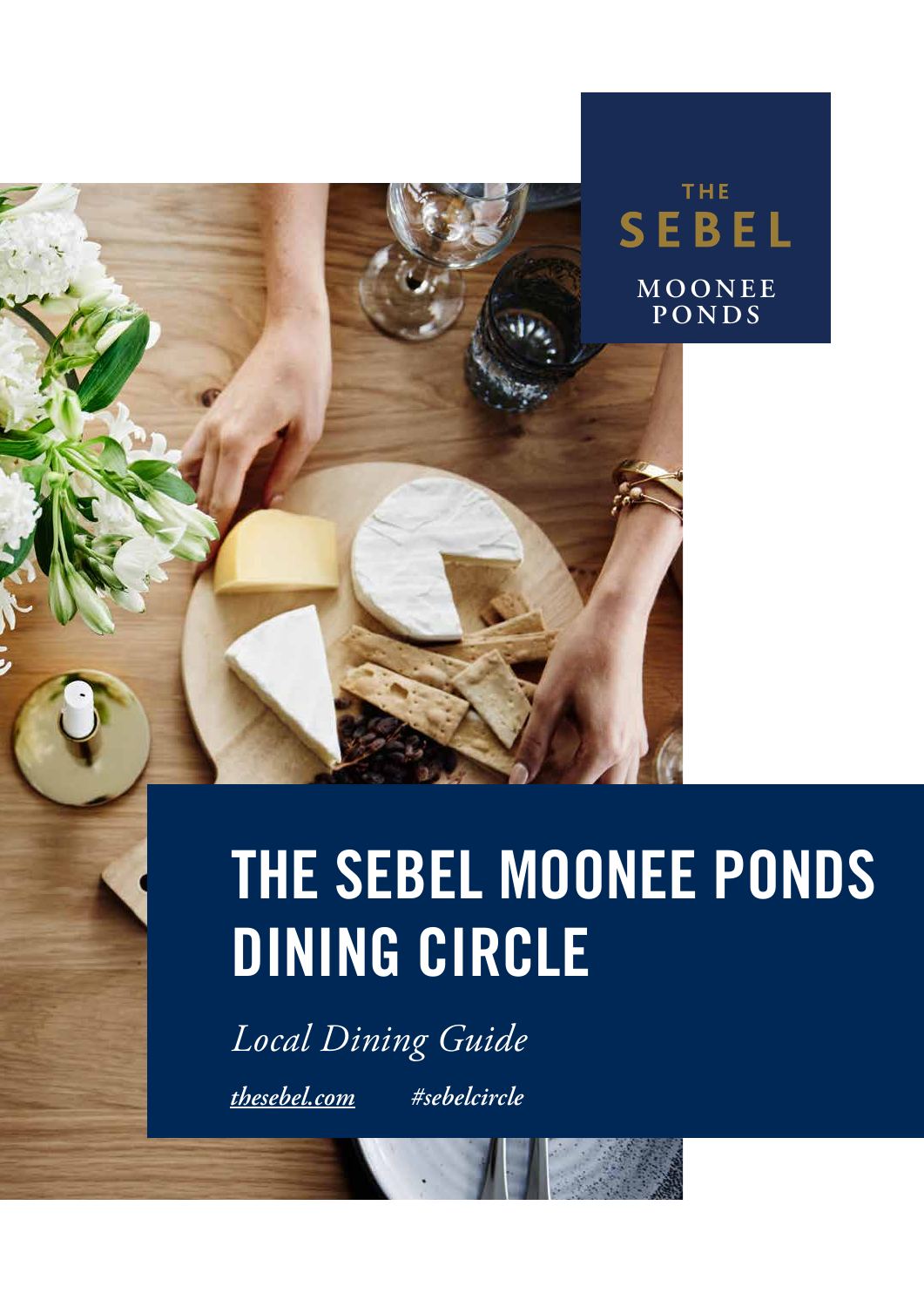## THE SEBEL MOONEE PONDS

### DINING CIRCLE

*Local Dining Guide the[sebel.com](http://www.thesebel.com) #sebelcircle*

78

*Information is correct as of March 2020 and is subject to change.*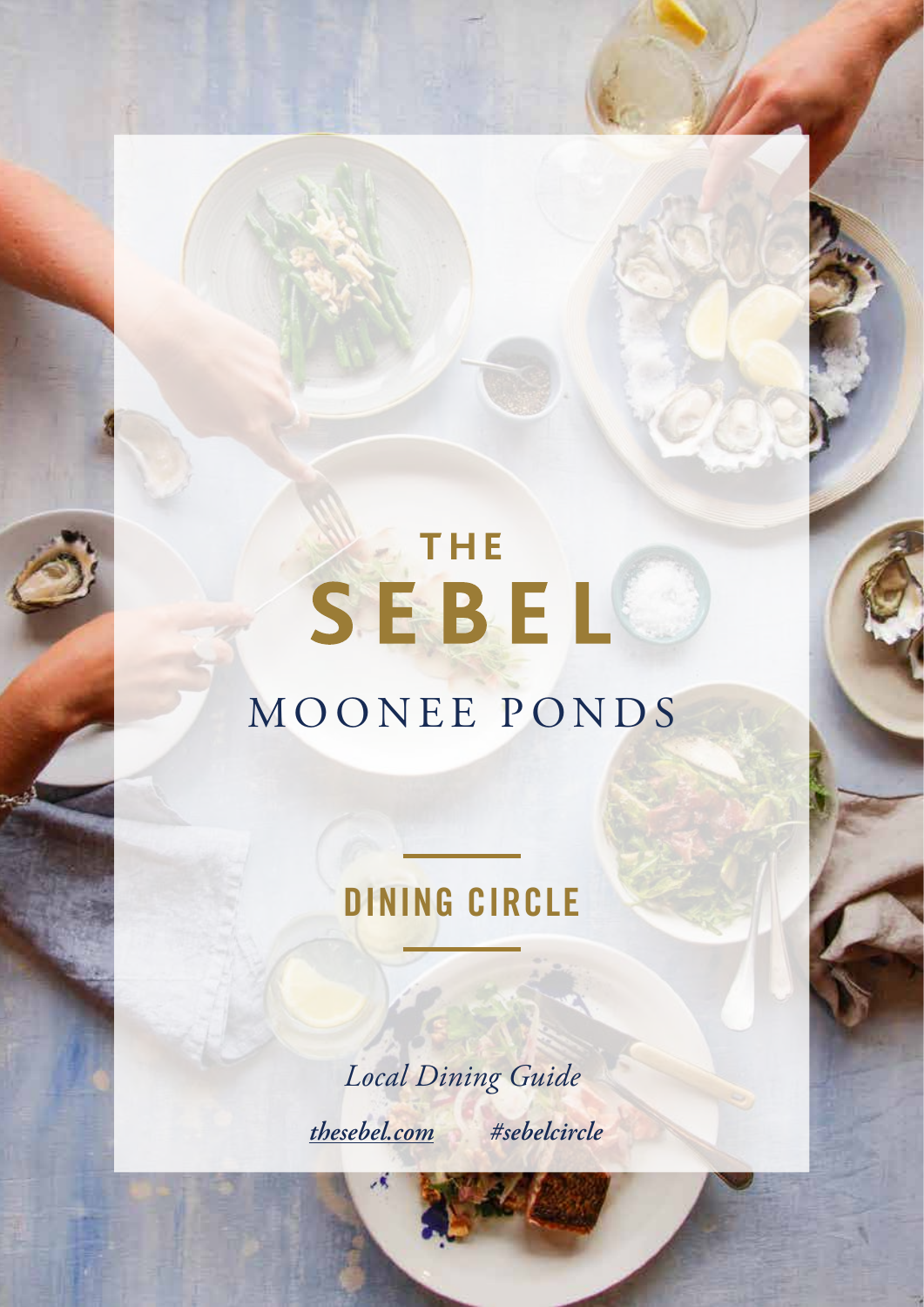*The Sebel Dining Circle. The places locals love.*

### WELCOME

We know our guests love to eat local. That's why we've created The Sebel Dining Circle. A collection of the best dining experiences around. Lovingly curated and routinely evaluated by the most discerning foodies we know - the locals.

### DINE IN

Located on the ground floor 'Saros Bar & Dining' is the ideal location for you to relax and unwind. Dine throughout the day on our delectable menu. Our beverage list has been carefully curated with a range of wines, beers and other drinks. With a modern, urban edge it's the perfect place to chill out.

### CREATE YOUR OWN

A selection of speciality shops all located within walking distance for you to be able to cook in your apartment

## DINE OUT



With more than 20 dining experiences to choose from within a short walk, the following local businesses have been carefully selected with our guests in mind. Choose from sit down dining to take out, quick bites, groovy bars, Melbourne cafes or somewhere to stock up on food for you extended stay. From eating on a budget to fine dining, you'll find a wide range of options tokeep you satisfied. If you have any questions please Dial 9 to speak with Reception.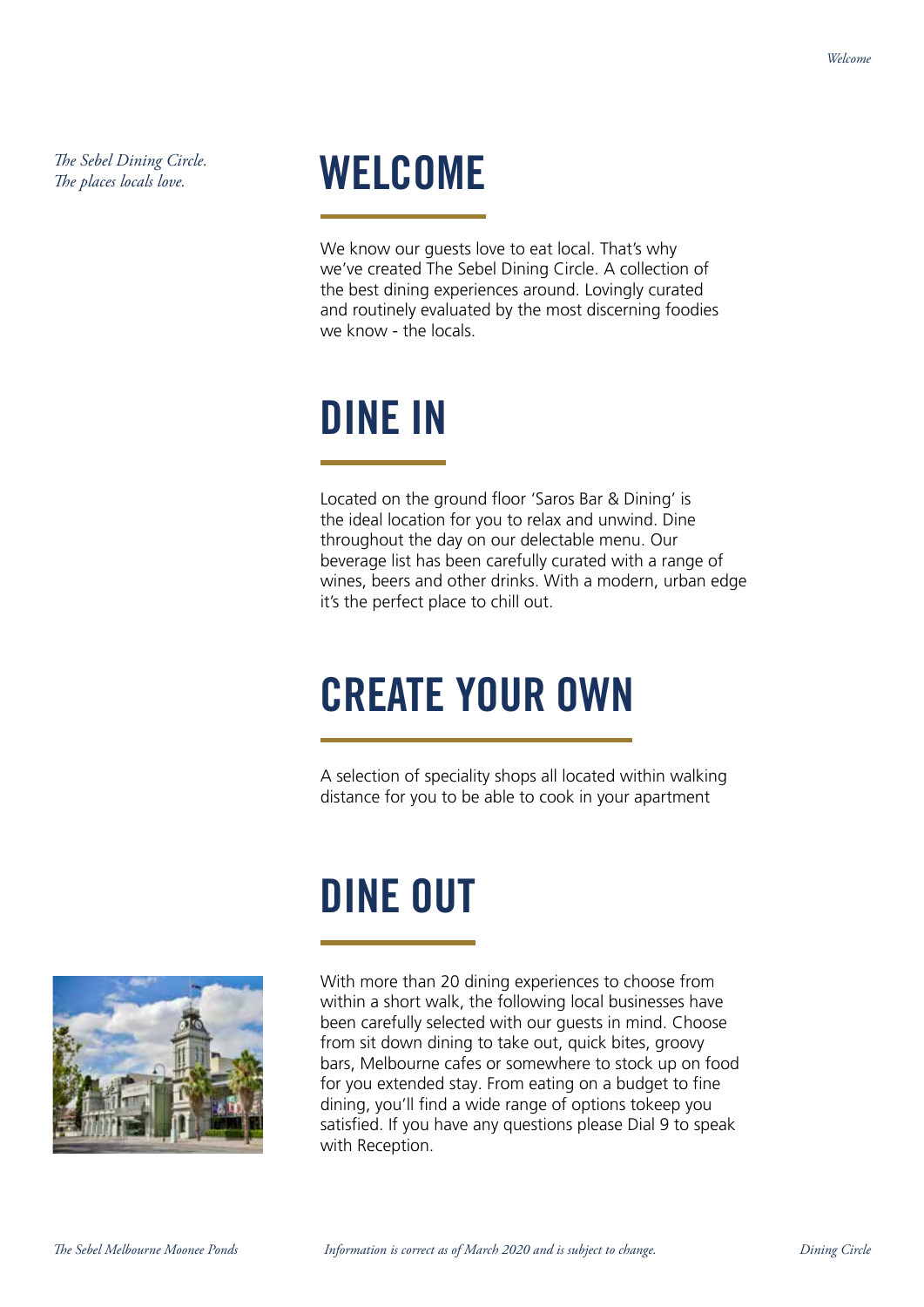

#### SAROS BAR & DINING ROOM

*Ground Floor, 41 Homer Street, Moonee Ponds Website: [sarosbardining.com.au](http://www.sarosbardining.com.au) Phone: (03) 8593 9678*

#### *Opening Hours*

Breakfast Mon–Fri 6:30am-11am Sat-Sun 7am-11:30am

All Day Dining Mon-Thurs 11am-9pm Fri 11am-10:30pm Sat 11:30am-10pm Sun 11:30am-9pm



Join us at 'Saros Bar & Dining Room' located on the ground floor of the hotel.

We welcome all our guests and loyal Accor Loyalty members to take a moment and enjoy the atmosphere and décor of 'Saros bar & dining'

Start the day with a delicious a la carte breakfast including eggs to order.

Progress to lunch, then in the afternoon you can enjoy a drink at the marble bar with a few tapas items then move over to a table for dinner.

Our beverage list has been carefully curated with a range of wines, beers and other drinks to complement the menu.

With a modern, urban edge it's the perfect place to chill out or to catch up with friends and colleagues.

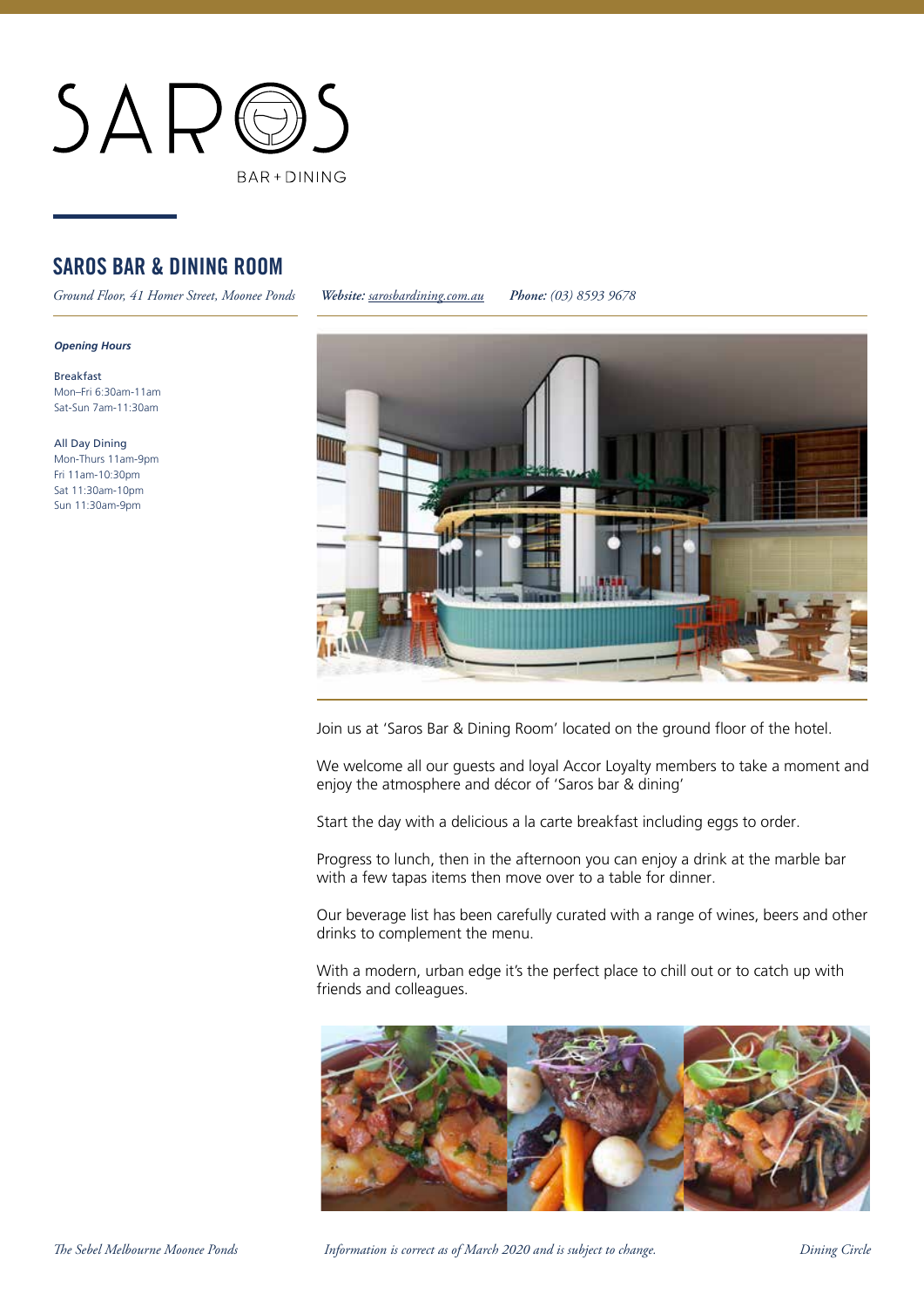

## DINING CIRCLE DIRECTORY



Step out and pick up some sensational local cuisine and return to your room to dine.



**CREATE YOUR OWN** - Bring Home **DINE OUT** - Experience Local Hospitality

Looking for a local dining experience? Walk from our place to these quality food and beverage outlets.

*Information is correct as of March 2020 and is subject to change.*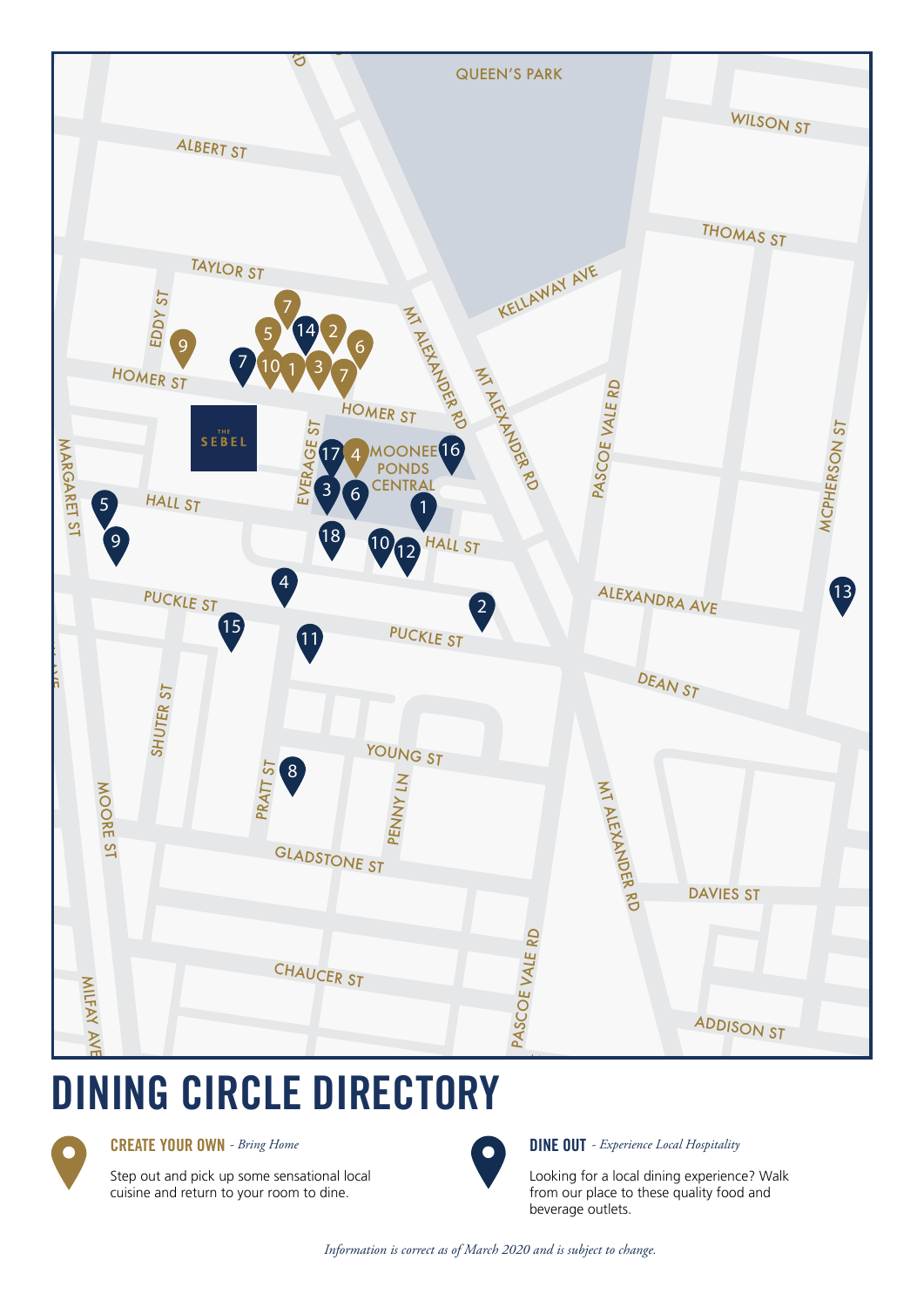### DINING CIRCLE

#### CREATE YOUR OWN

- 01 Amore Coffee
- 02 Bakers Delight
- 03 Demarias Fruit & Veg
- 04 Godfrey's Butchery
- 05 Grania Bulk Food Store
- 06 Moonee Ponds Poultry
- 07 Moonee Ponds Seafood
- 08 Mother's Pantry
- 09 Porters Liquor
- 10 Yahweh Asian Grocery

#### DINE OUT

- 01 Angie's Kitchen
- 02 Bar Sar
- 03 Bekka Restuarant
- 04 Burground
- 05 Carosello
- 06 The Coffee Club
- 07 Dan Dan's Cafe
- 08 Dee Dee Thai Cuisine
- 09 Gourmet Kitchen (Restuarant, Bar & Cooking School)
- 10 Hero Sushi
- 11 Hunky Dory Fish & Chips
- 12 Macelleria
- 13 Mooney Valley Racing Club
- 14 Not Just Gelati
- 15 Sir Duke
- 16 Sushi Sushi
- 17 The Valley Cellar Door
- 18 Zues Street Greek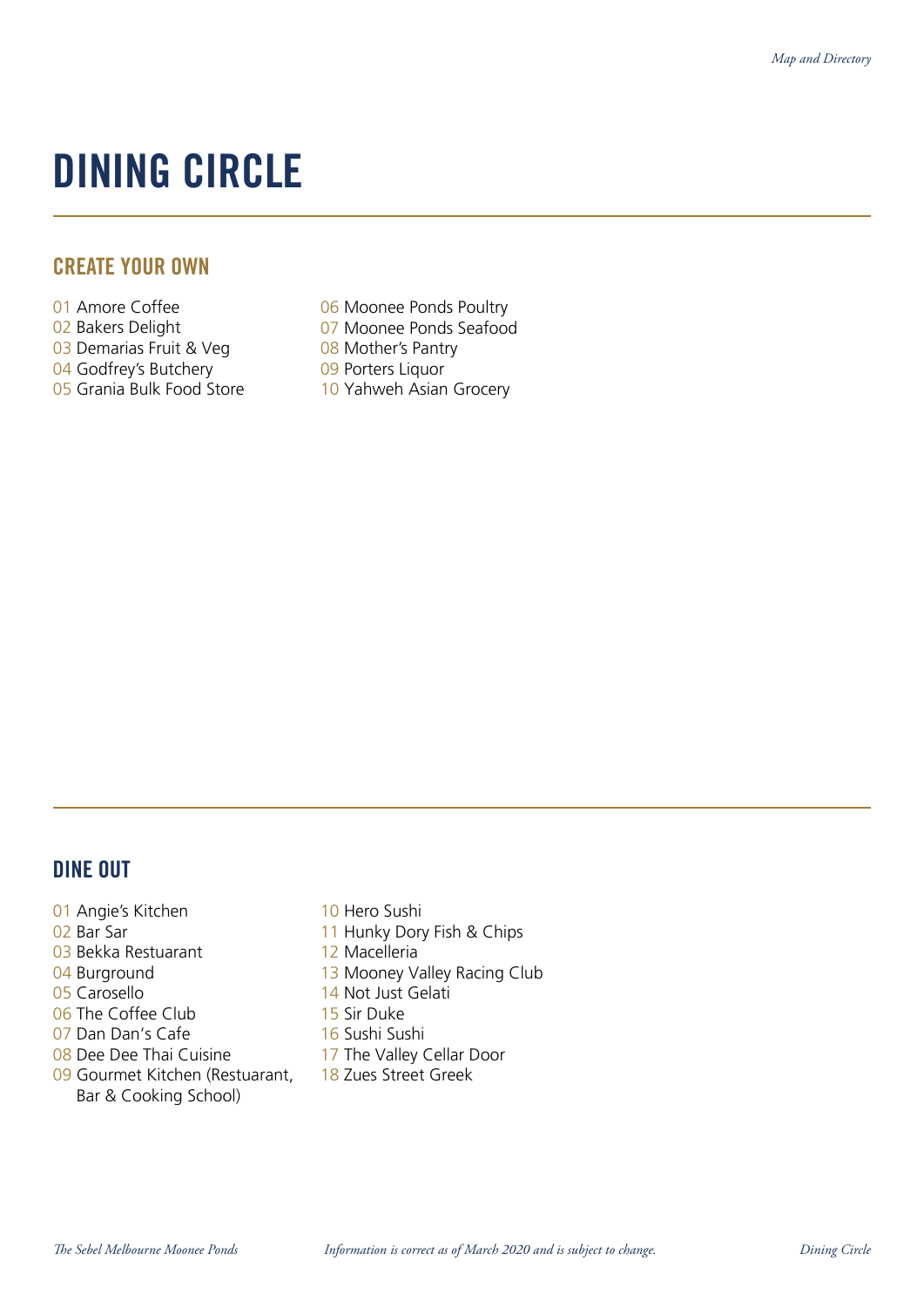### CREATE YOUR OWN

### 1. AMORE COFFEE

*Shop 9, Moonee Ponds Central Shopping Centre, 20 Homer Street Moonee Ponds*



Roasted Coffee, Ground Coffee, Fresh Daily

Award winning coffee roasted fresh daily, Amore Coffee blends the finest coffees sourced from around the world to provide you with a fantastic aroma and taste.

Signatures: Roasted coffee blend, chocolates, teas, gifts

Great for: Variety of freshly roasted coffee

| Phone:    | (03) 9372 7911                                                                    |
|-----------|-----------------------------------------------------------------------------------|
| Website:  | N/A                                                                               |
| Open:     | Mon-Wed 9am-6pm<br>Thurs 9am-6pm<br>Fri 9am-7pm<br>Sat 9am-5pm<br>Sun 10:30am-4pm |
| Delivery: | Nο                                                                                |

### 2. BAKERS DELIGHT

*Shop 8, Moonee Ponds Central Shopping Centre, 20 Homer Street Moonee Ponds*



| Baked daily, Wide selection, Sweet / savoury                                                               | Phone:    | (03) 9370 0373                          |
|------------------------------------------------------------------------------------------------------------|-----------|-----------------------------------------|
| Bakers Delight is Australia's most successful bakery                                                       | Website:  | bakersdelight.com.au                    |
| franchise. Every day, in every bakery, Bakers Delight<br>bakers use real ingredients to bake unreal bread. | Open:     | Mon-Thurs 6am-7:30pm<br>Fri-Sat 6am-7pm |
| <b>Signatures:</b> Bread, Various savory and sweet selections,<br>Vegan options                            | Delivery: | <b>Uber Eats</b>                        |
| <b>Great for: Freshly baked daily products</b>                                                             |           |                                         |

#### 3. DEMARIA'S FRUIT & VEG

*Shop F4, Moonee Ponds Central Shopping Centre, 20 Homer Street Moonee Ponds*



| Quality produce, fresh, wide seasonal variety                                           | Phone:            | $(03)$ 9326 0082                   |
|-----------------------------------------------------------------------------------------|-------------------|------------------------------------|
| DeMaria's delivering on their mission to provide fresh<br>produce at affordable prices. | Website:<br>Open: | demarias.com.au<br>Mon-Fri 7am-7pm |
| Signatures: Large range of fruit and vegetables, fruit<br>platters & seasonal fruits    |                   | Sat 7am-8:30pm<br>Sun 7am-7pm      |
| Great for: Mangoes, bananas & berries                                                   | Delivery:         | <b>No</b>                          |
|                                                                                         |                   |                                    |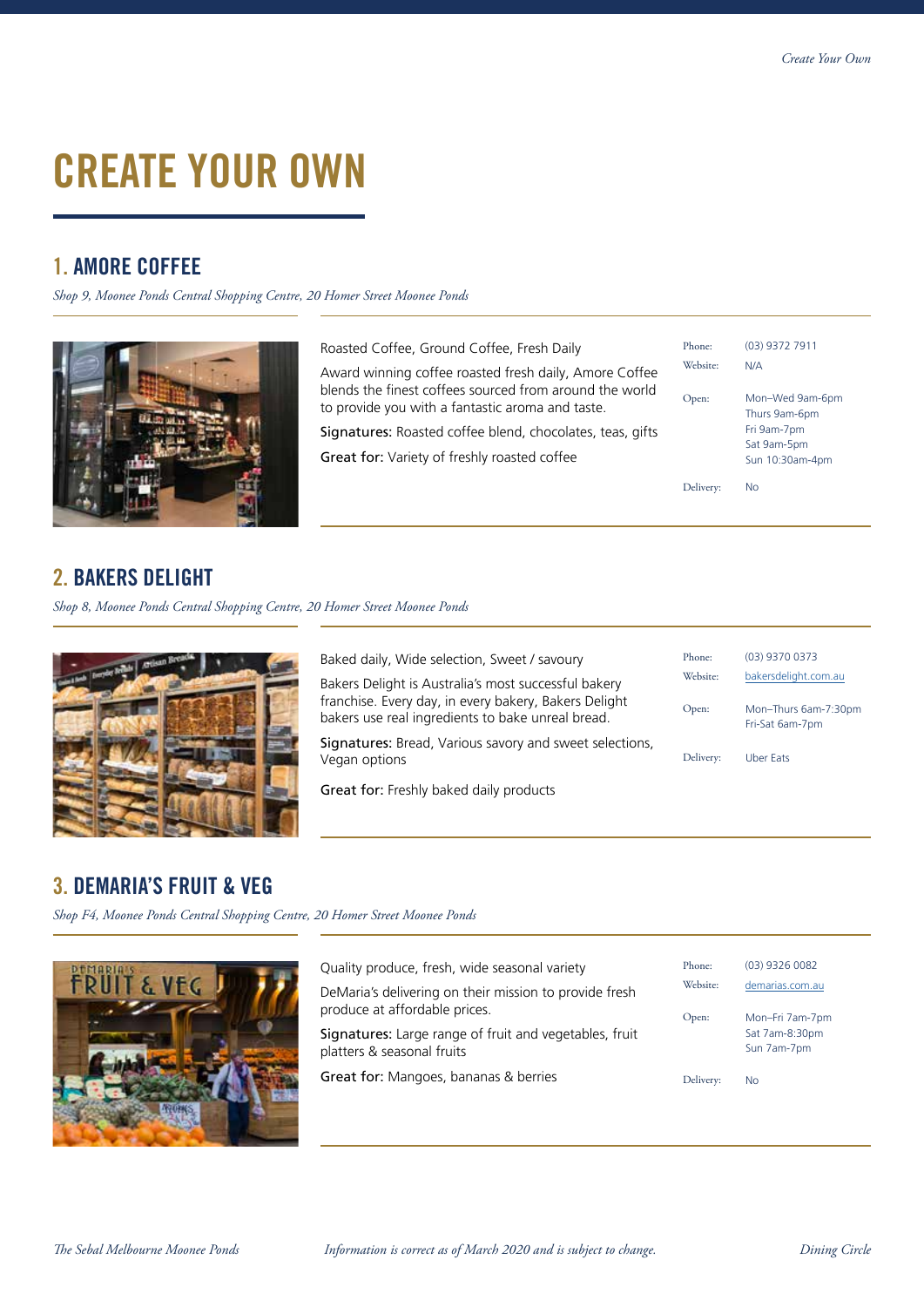### CREATE YOUR OWN

### 4. GODFREY'S BUTCHERY

*Shop F1, Moonee Ponds Central Shopping Centre, 20 Homer Street Moonee Ponds*



Phone: Open: Mon–Fri 7am-6pm Sat 8am-6pm Sun 8am-5pm Website: N/A Pre-prepared meats. BBQ range, cut to order Butchery is committed to making sure you get the best, freshest meat, and professionally prepared and presented cuts. Signatures: Sausages, kebabs, roasts & tomahawk steak Great for: Customer service & cooking knowledge Delivery: No (03) 9370 8499

#### 5. GRAINA BULK FOOD STORE

*Shop 3, Moonee Ponds Central Shopping Centre, 20 Homer Street Moonee Ponds*



| Sustainable/enviro-friendly, zero waste, bulk foods                                                                                           | Phone:    | (03) 9375 2398                                 |
|-----------------------------------------------------------------------------------------------------------------------------------------------|-----------|------------------------------------------------|
| Quality bulk foods including, nuts and seeds, lentils,                                                                                        | Website:  | graina.com.au                                  |
| spices, teas, chocolates, muesli, dry fruits, snacks, fresh<br>almond mylk and nut butters. Organic and conventional<br>variety.              | Open:     | Mon-Fri 9am-7pm<br>Sat 9am-6pm<br>Sun 10am-5pm |
| Signatures: Fresh Almond mylk, honey roasted<br>macadamia, organic jasmine green tea, dark chocolate<br>freeze dried raspberry and strawberry | Delivery: | <b>No</b>                                      |
| Great for: Waste free shopping experience                                                                                                     |           |                                                |

#### 6. MOONEE PONDS POULTRY

*Shop F3, Moonee Ponds Central Shopping Centre, 20 Homer Street Moonee Ponds*



| Poultry, Free Range, Pre-Prepared                                                                        | Phone:    | (03) 9326 1049                       |
|----------------------------------------------------------------------------------------------------------|-----------|--------------------------------------|
| An institution in the making. Mouth-watering meats,<br>free-range goodness and generations of old-school | Website:  | N/A                                  |
| know-how - they're redefining the fresh food<br>experience.                                              | Open:     | Mon-Fri 7am-7pm<br>Sat & Sun 9am-5pm |
| <b>Signatures:</b> Meat, poultry, stirfry goods                                                          | Delivery: | <b>No</b>                            |
| Great for: All your meat and poultry needs                                                               |           |                                      |
|                                                                                                          |           |                                      |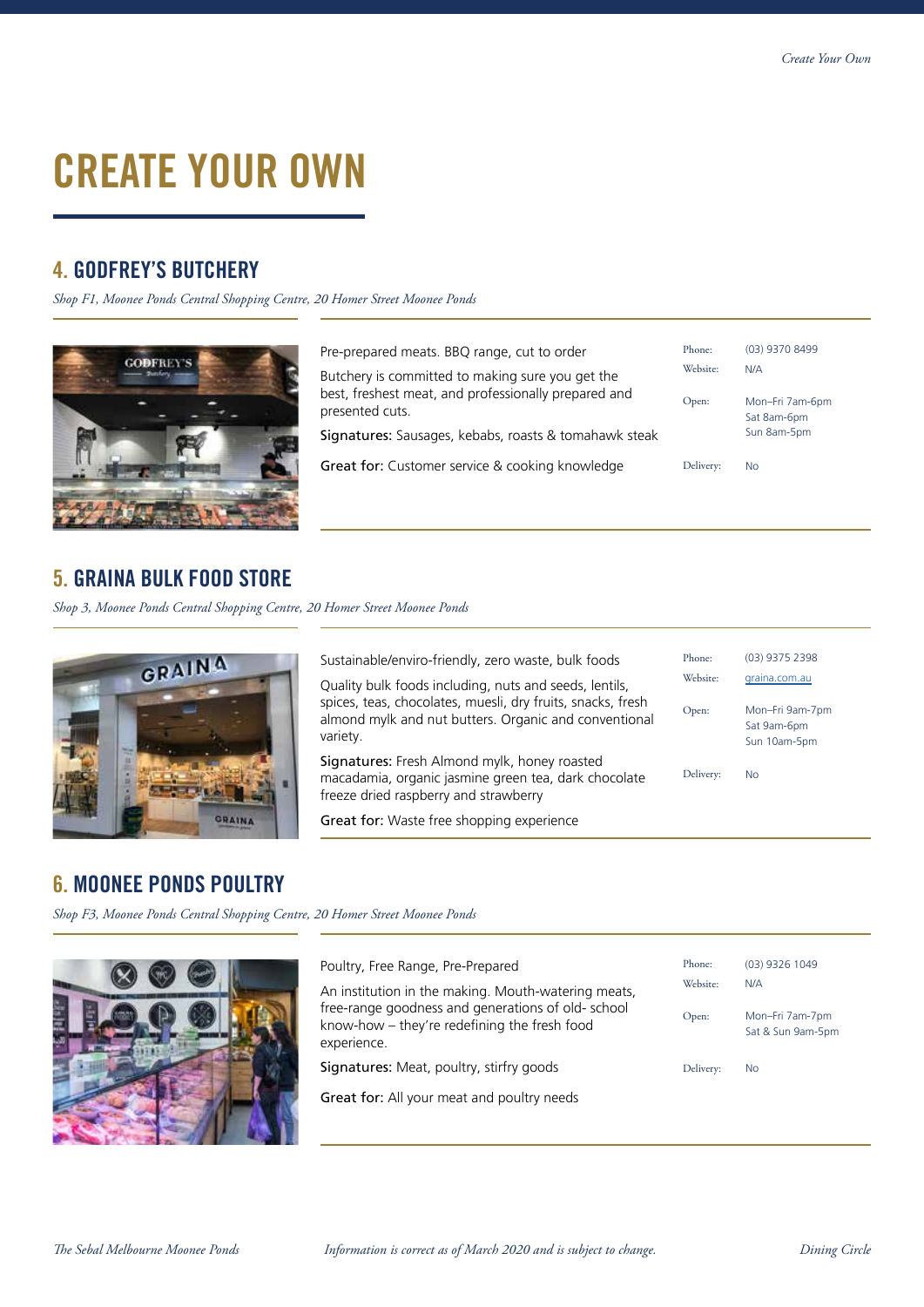Phone: (03) 9370 3067

Website: N/A

No

Mon–Wed 7am-6:30pm Thurs 7am-6pm Fri 7am-7pm Sat 9am-5pm Sun 10am-5pm

Open:

Delivery:

### CREATE YOUR OWN

#### 7. MOONEE PONDS SEAFOOD

*Shop F2, Moonee Ponds Central Shopping Centre, 20 Homer Street Moonee Ponds*

Variety of seafood

At Moonee Ponds Seafood the staff are 100% committed to ensuring you get an amazing selection of the freshest cuts of fish, mussels, prawns, lobsters, calamari, and marinara mix from which to choose.

Signatures: Large seafood selection

Great for: Fresh seafood at your fingertips



#### 8. MOTHERS' PANTRY

*Shop F7, Moonee Ponds Central Shopping Centre, 20 Homer Street Moonee Ponds*



Phone: (03) 9375 7276 Open: Delivery: Mon–Wed 7am-6:30pm Thurs & Fri 7am-7pm Sat 9am-6pm Sun 10am-6pm Website: [motherspantry.com.au](http://www.motherspantry.com.au) Delicatessen, Grazing, Take Home Meals Delight your tastebuds with a fantastic range of quality cheeses, charcuterie, olives, pasta + fine foods from around the world. Signatures: Poultry, BBQ & Stir-fry goods Great for: Pre made meals, vast selection for anti pasto platters, European imported goods. The state of the series of the pelivery: No

### 9. PORTERS LIQUOR

*Shop 13, Moonee Ponds Central Shopping Centre, 20 Homer Street Moonee Ponds*



Price competitive, retail excellence, premium alcohol store, customer centric.

At Porters we are all about getting you the best quality niche, limited edition and hard to find liquor.

Signatures: Villa Teresa Organic Pinot Grigio, Bottega Gold Prosecco, Craft Beer, Japanese Whisky

Great for: We personally select the products to store and we aim to provide the best of what the market has to offer.

| Phone:    | (03) 9375 4736                    |
|-----------|-----------------------------------|
| Website:  | dropclub.com.au                   |
| Open:     | Mon-Sat 9am-11pm<br>Sun 10am-11pm |
| Delivery: | Tipple or Uber Eats               |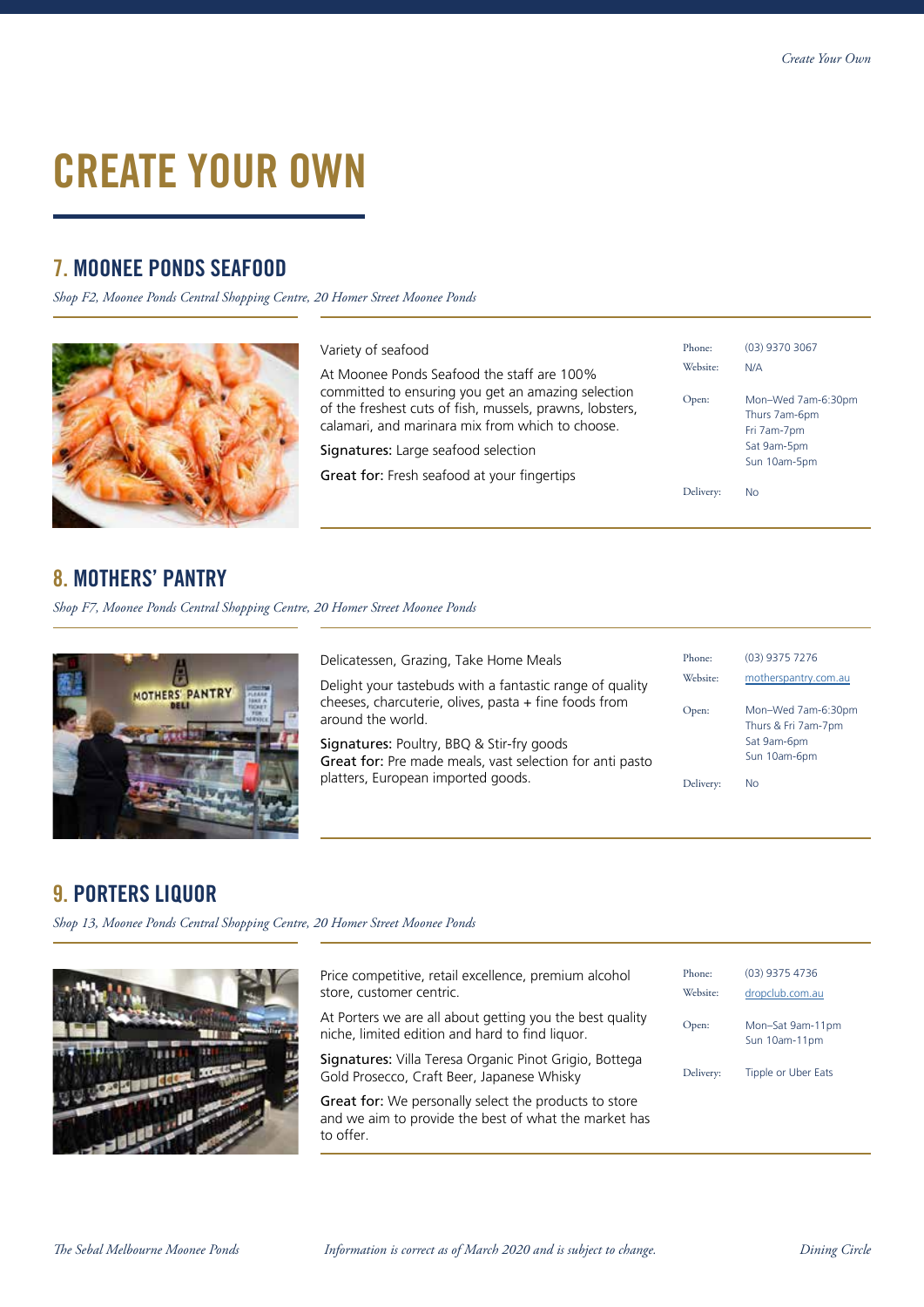### CREATE YOUR OWN

#### 11. YAHWEH ASIAN GROCERY

*Shop 10, Moonee Ponds Central Shopping Centre, 20 Homer Street Moonee Ponds*



| Authentically Asian, Wide variety, Imported liquor                                                                                     | Phone:    | (03) 9370 8132                                        |
|----------------------------------------------------------------------------------------------------------------------------------------|-----------|-------------------------------------------------------|
| Bringing an international flavour to the Market Fresh                                                                                  | Website:  | N/A                                                   |
| precinct, Yahweh Asian Grocery stocks a huge range of<br>Asian grocery products from Singapore, Taiwan, Hong<br>Kong, Japan and Korea. | Open:     | Mon-Wed 9am-6pm<br>Thurs & Fri 9am-7pm<br>Sat 9am-6pm |
| <b>Signatures:</b> Asian food, Spices & sauces, Noodles & rice,<br>Frozen goods                                                        |           | Sun 10am-6pm                                          |
| <b>Great for:</b> Asian imported selection                                                                                             | Delivery: | No                                                    |
|                                                                                                                                        |           |                                                       |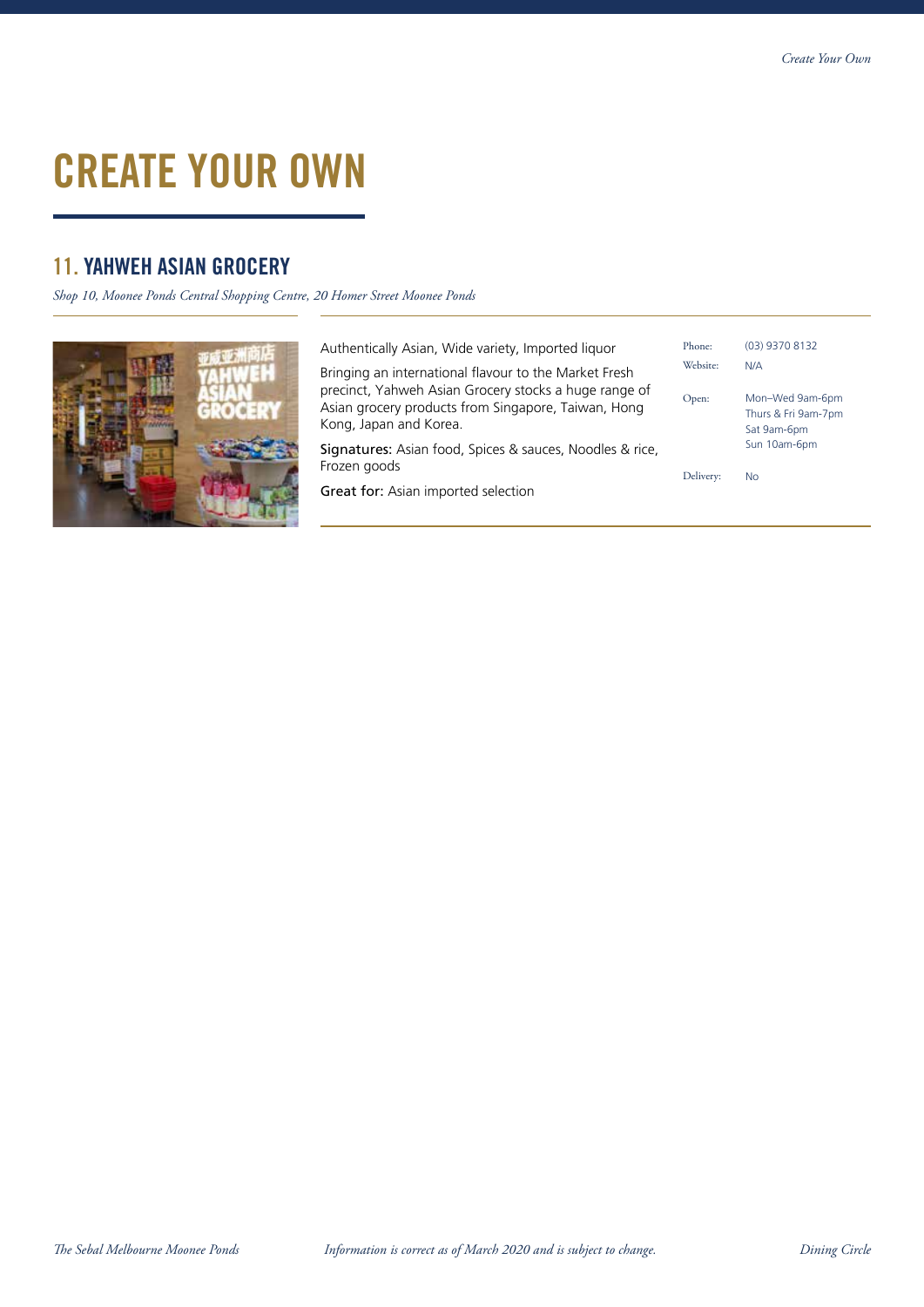### 1. ANGIE'S KITCHEN

*Shop 75, Moonee Ponds Central Shopping Centre, 21-31 Hall Street,, Moonee Ponds*



| Asian Cuisine, Quality, Variety                                | Phone:    | (03) 9939 5821       |
|----------------------------------------------------------------|-----------|----------------------|
| Our famous dumplings are your cheerful pillows of              | Website:  | N/A                  |
| deliciousness, full of authentic flavours.                     | Open:     | Mon-Sun 11:30am-10pm |
| Signatures: Dumplings, Peking Duck Pancakes, Bao,<br>Crab Roll | Delivery: | No.                  |
| <b>Great for: Lunch &amp; Dinner</b>                           |           |                      |

*26 Puckle Street, Moonee Ponds* 2. BA SAR



### 3. BEKKA RESTAURANT

*22 Hall Street, Moonee Ponds*



| Authentic, fresh, healthy and tasty Vietnamese dishes.<br>Extensive vegetarian options. Crafted wine and beer list.                                                 | Phone:<br>Website: | (03) 9042 5192<br>basar.com.au |
|---------------------------------------------------------------------------------------------------------------------------------------------------------------------|--------------------|--------------------------------|
| House-made recipes reflect genuine freshness and<br>quality ingredients delivering true Vietnamese flavoured<br>dishes as we have them around our own family table. | Open:              | Mon-Sun 10am-9pm               |
| <b>Signatures:</b> Pho (Noodle soup), Vietnamese salads,<br>Claypot salmon                                                                                          | Delivery:          | Uber Eats & Deliveroo          |
| Great for: Casual catchup, cheeky Vietnamese coffee,<br>enjoying Vietnamese classic dishes in a modern setting.                                                     |                    |                                |

| Fresh salads, dips, mezza, chargrilled meats & seafood<br>Bekka is an authentic Lebanese restaurant offering fresh<br>salads, dips, chargrilled meats and mezza dishes.<br>Signatures: Mixed grill, prawn skewers, Kibbeh and<br>spicy potatoes with garlic, lemon & corriander | Phone:<br>Website:<br>Open: | (03) 9077 8827<br>bekkarestaurant.com.au<br>Tues-Fri 11:30am-3pm<br>Mon-Fri 5:30pm-9:30pm<br>Sat 11:30am-late |
|---------------------------------------------------------------------------------------------------------------------------------------------------------------------------------------------------------------------------------------------------------------------------------|-----------------------------|---------------------------------------------------------------------------------------------------------------|
| <b>Great for:</b> Large groups, families and a casual night.                                                                                                                                                                                                                    |                             |                                                                                                               |
|                                                                                                                                                                                                                                                                                 | Delivery:                   | Uber Eats                                                                                                     |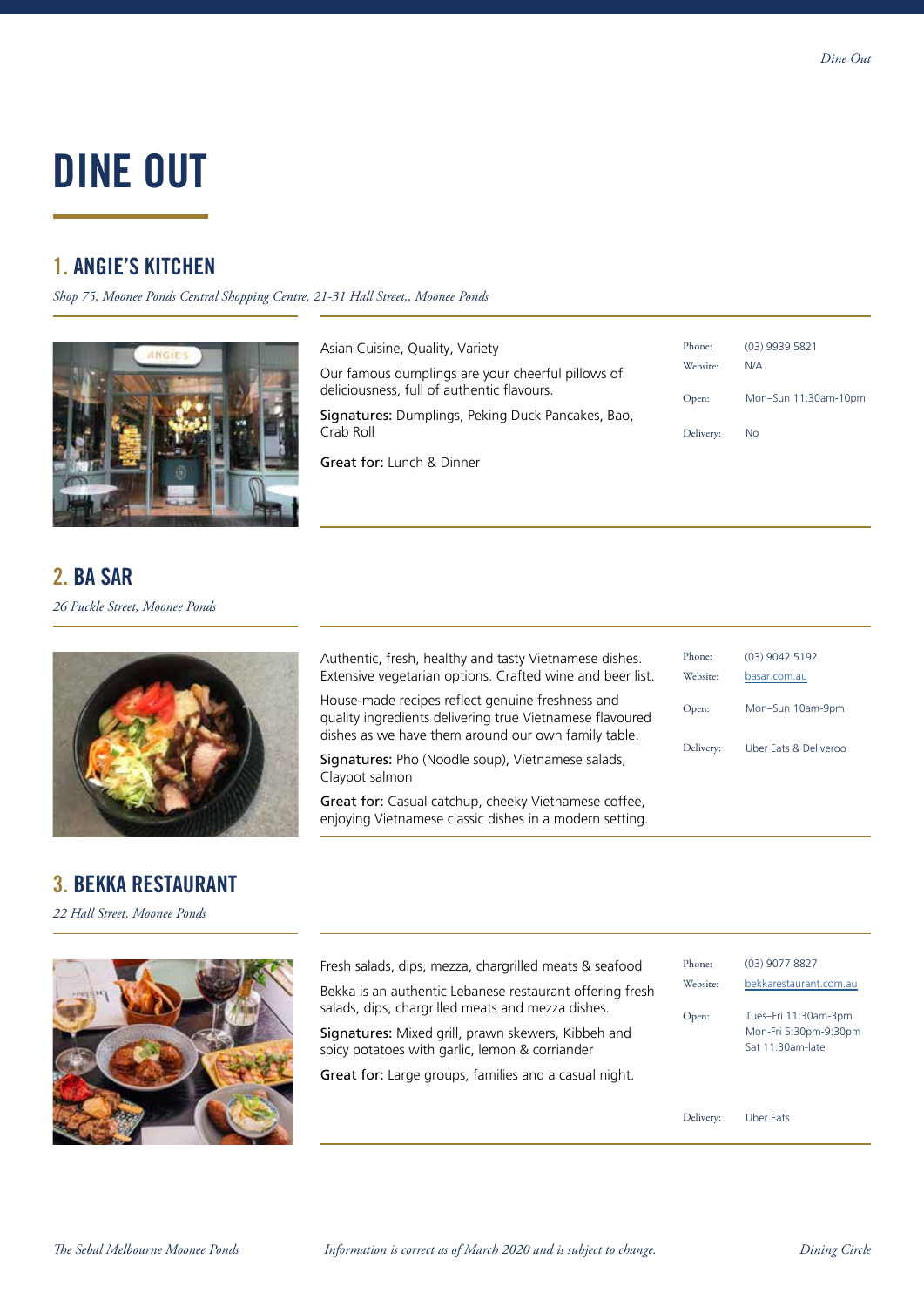#### 4. BURGROUND

*84 Puckle Street, Moonee Ponds*



### 5. CAROSELLO

*22 Margaret Street, Moonee Ponds*



Traditional Italian, Wood-fired Pizza, Handmade Pasta Carosello serves Italian favourites, including Neopolitan pizza, housemade pasta and meats from the grill. They're Moonee Ponds' most highly rated Italian restaurant. Signatures: Calamari Fritti, Pappardelle Osso Bucco Ragu, Pizza Cazza di Cavallo, Chicken Parmigiana

Great for: Large groups, Romantic nights, Families, Casual night out

Burger, Korean Fried Chicken, Salad

milkshake smoothies.

Enjoy the best Australian handcrafted Angus beef burger, Korean fried chicken, salad with beers and

Signatures: Handcrafted burger, Korean fried chicken Great for: Large groups, child friendly, romantic dates

> Phone: (03) 9375 1160 Open: Tues–Sat 5pm-10pm Sun 12pm-3pm Website: [carosello.com.au](http://www.carosello.com.au) Delivery: No

Phone: 0481 786 855

Website: N/A

Mon CLOSED

or Uber Eats

Tues-Thurs 11:30am-8:30pm Fri-Sat 11:30am-9:30pm Sun 11:30am-8:30pm

Included for \$100+ orders

Open:

Delivery:

#### 6. THE COFFEE CLUB

*Shop 67/68, Moonee Ponds Central Shopping Centre, 14-16 Hall Street Moonee Ponds*



| Coffee, Lunch, Meeting Place                                                                                                                                                                                     | Phone:            | (03) 9375 4570                                                                   |
|------------------------------------------------------------------------------------------------------------------------------------------------------------------------------------------------------------------|-------------------|----------------------------------------------------------------------------------|
| At The Coffee Club we want to provide: Good food,<br>great service and excellent coffee; and a welcoming<br>relaxed meeting place enriching contemporary lifestyles.<br>"Where will I meet you?" The Coffee Club | Website:<br>Open: | coffeeclub.com.au<br>Mon-Wed 8am-5:30pm<br>Thurs & Fri 8am-6:30pm<br>Sat 8am-5pm |
| Signatures: Coffee & tea, sweet and savoury meals, cold<br>drinks                                                                                                                                                | Delivery:         | Sun 8am-4:30pm<br>Uber Eats                                                      |
| Great for: Group meeting, brunch, coffee                                                                                                                                                                         |                   |                                                                                  |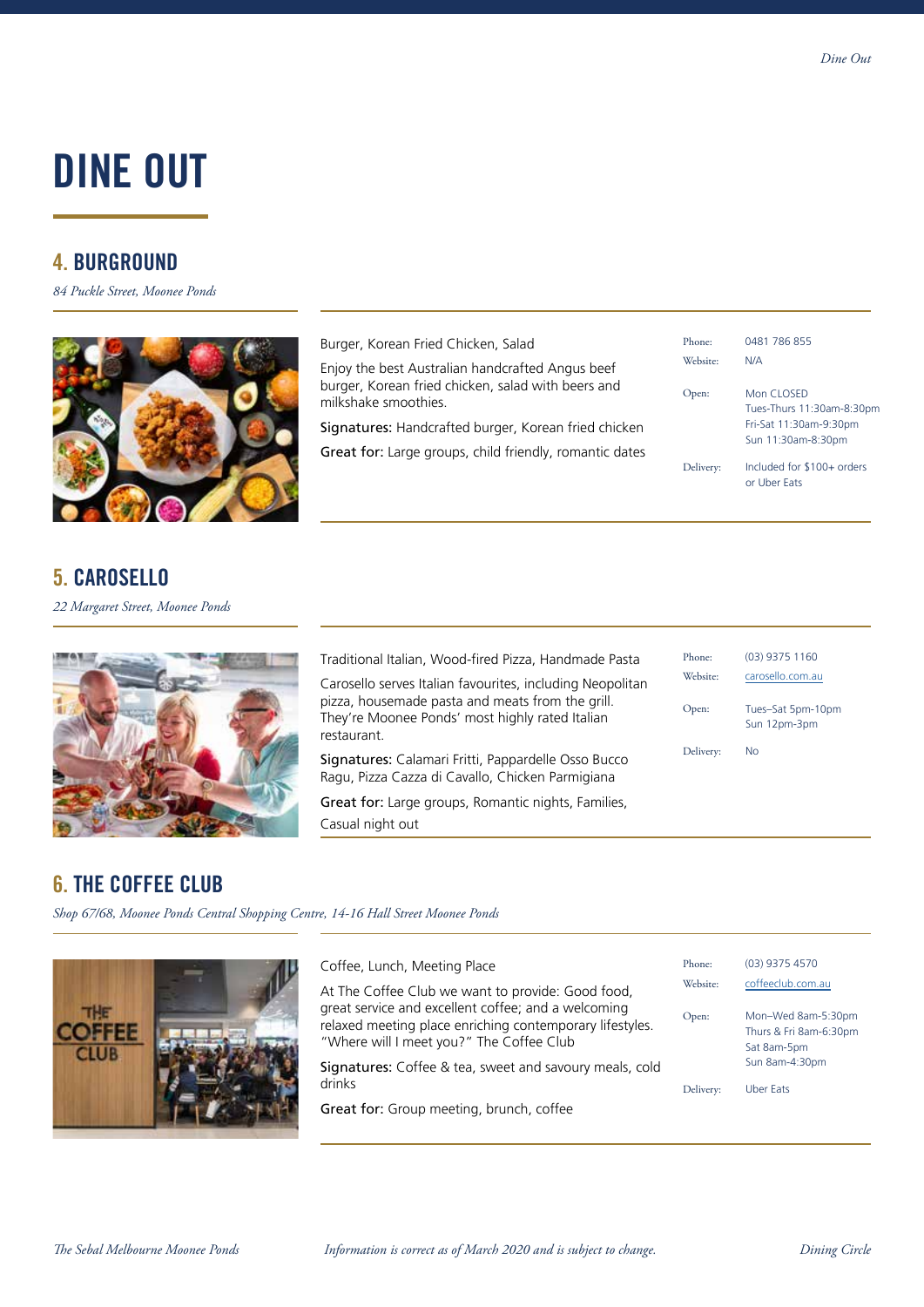### 7. DAN DAN'S CAFE

*Shop 6-7, Moonee Ponds Central Shopping Centre, 20 Homer Street Moonee Ponds*



#### 8. DEE DEE THAI CUISINE

*10 Pratt Street, Moonee Ponds*



Authentic Thai Flavours, Large menu, Vegetarian & Vegan options

Takeaway, eat in, a la carte menu

dishes.

drinks, alcohol

The cafe specialises in Middle Eastern style cuisine, with a gourmet selection of focaccias, pastries and traditional

Signatures: Coffee & tea, savoury and sweet meals, cold

Great for: Place in town to 'eat, meet and relax' Delivery: No

Delicious Thai food with many meals to choose from. Soups, noodles, currys & much more. No chill? Mild, medium, hot. How do you like it?

Signatures: Massaman Curry, with slow cooked Beef, Som Tum (Papaya Salad), Pineapple Fried Rice, Soft Shell Crab Karre

Great for: Families, kids, couples, small groups (5-10)

| Phone:<br>Website: | (03) 9042 9720<br>deedeethaicuisine.com.au                             |
|--------------------|------------------------------------------------------------------------|
| Open:              | Mon-Closed<br>Tues-Fri 10am-3:30pm &<br>5pm-10pm<br>Sat & Sun 5pm-10pm |
| Delivery:          | Uber Eats, Deliveroo,<br>Menulog                                       |

Phone: (03) 9375 7566

Website: N/A

Mon–Fri 7am-6pm Sat 7am-6pm Sun 7am-5pm

Open:

Delivery:

 $\epsilon$ 

 $\Gamma$ 

#### 9. GOURMET KITCHEN (Restaurant, Bar & Cooking School)

*14 Margaret Street, Moonee Ponds*



#### Eat, Drink, Learn

Gourmet Kitchen Restaurant & Bar sets the perfect scene for a relaxed evening of excellent food and service. Pop in for a drink, enjoy some tapas or something bigger. Signatures: Kadafi wrapped prawns with aioli, potato & chorizo, 24 hour slow cooking lamb shoulder, passionfruit bombalaska. Expresso martini.

Great for: Drinks, tapas, sharing menu, vegan friendly, patisserie desserts, cooking school, high tea.

| Phone:<br>Website: | (03) 9375 7000<br>gourmetkitchen.melbourne                              |
|--------------------|-------------------------------------------------------------------------|
| Open:              | Mon-Tues CLOSED<br>Wed-Thurs 5pm-9pm<br>Fri-Sat 5pm-10pm<br>Sun 5pm-9pm |
| Delivery:          | Uher Fats                                                               |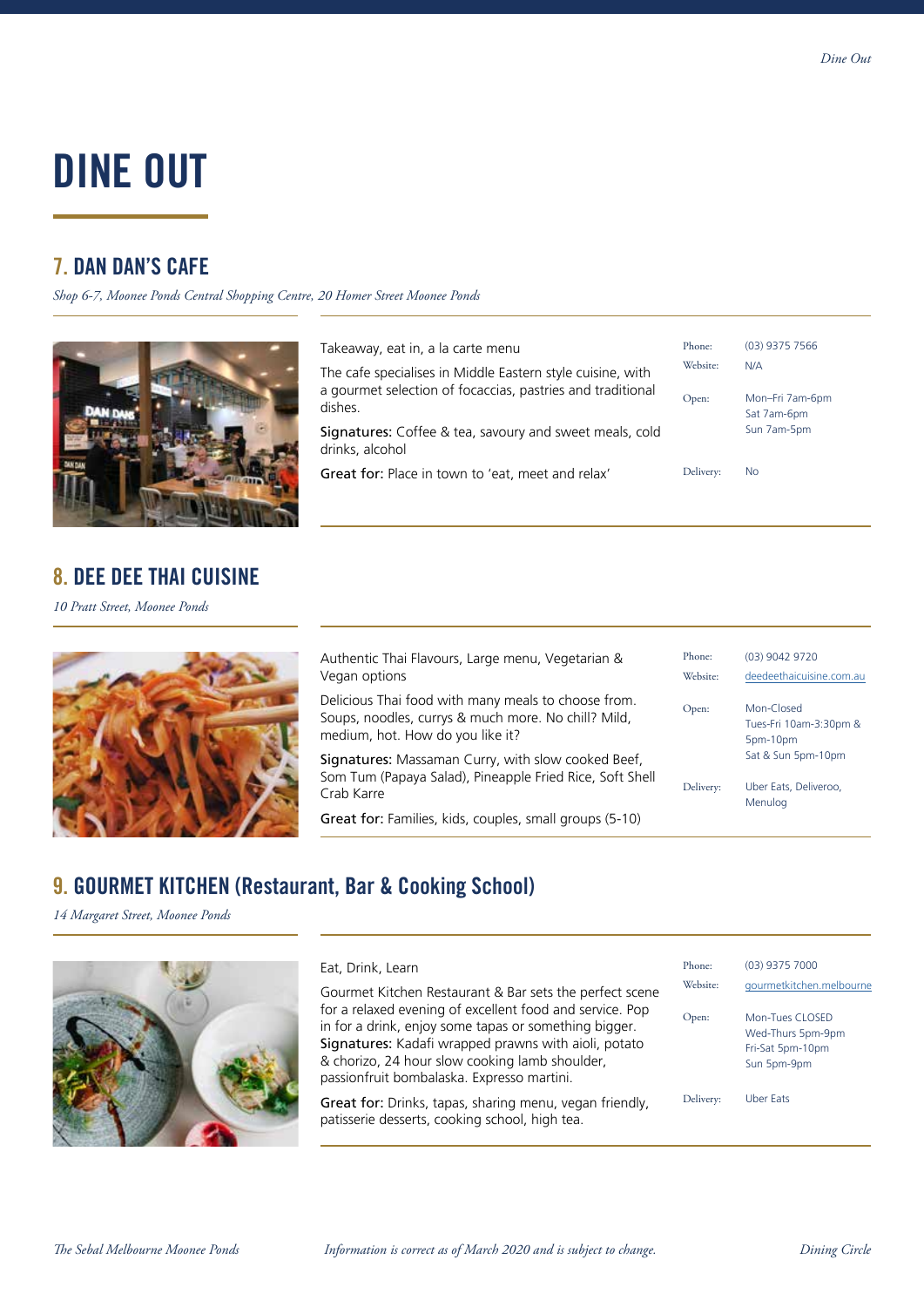### 10. HERO SUSHI

*Central Shopping Centre, 21-31 Hall St Moonee Ponds*



Japanese, Authentic, Hot/Cold Meals

Great for: Quick delicious meals

Curry

From Bento Box to Ramen, our delicious meaks are sure to satisfy your cravings for an authentic Japaense experience.

Signatures: Sushi, Bento Box, Shoyu Ramen, Katsu

| Phone:<br>Website: | N/A<br>herosushi.com.au |
|--------------------|-------------------------|
| Open:              | Mon-Sun 10am-9pm        |
| Delivery:          | Nο                      |

11. HUNKY DORY FISH & CHIPS

*28 Pratt Street, Moonee Ponds*



Healthy fish & chips. Casual dining. Delicious seafood, vegetarian or plant-based mealsfresh from the grill. Inspired by 90 years of fishing on the Greek Islands,

Hunky Dory was established in 2004 to offer healthier seafood alongside traditional fish & chips.

Signatures: Grilled seafood & salads. Grilled fish pack. he Bay pack. Hunky bowls.

Great for: Everyone has a seat at the table to be as healthy (or naughty) as you like.

| Phone:<br>Website: | (03) 9326 0350<br>hunkydory.com.au |
|--------------------|------------------------------------|
| Open:              | Mon-Sun 11am-9pm                   |
| Delivery:          | Nο                                 |
|                    |                                    |

### 12. MACELLERIA

*Shop 74, Moonee Ponds Central Shopping Centre, 21-31 Hall Street, Moonee Ponds*



| The Butcher that cooks for you.                                                                                   | Phone:            | (03) 9372 8441                         |
|-------------------------------------------------------------------------------------------------------------------|-------------------|----------------------------------------|
| When you dine at Macelleria, you will experience<br>uncompromising quality and food that is great and<br>healthy. | Website:<br>Open: | macelleria.com.au<br>Mon-Sun 11am-late |
| Signatures: Steak, Burgers, Slow-cooked ribs, Salads,<br>Pulled pork                                              | Delivery:         | <b>No</b>                              |
| Great for: Perfectly cooked steak, group bookings,<br>romantic dates                                              |                   |                                        |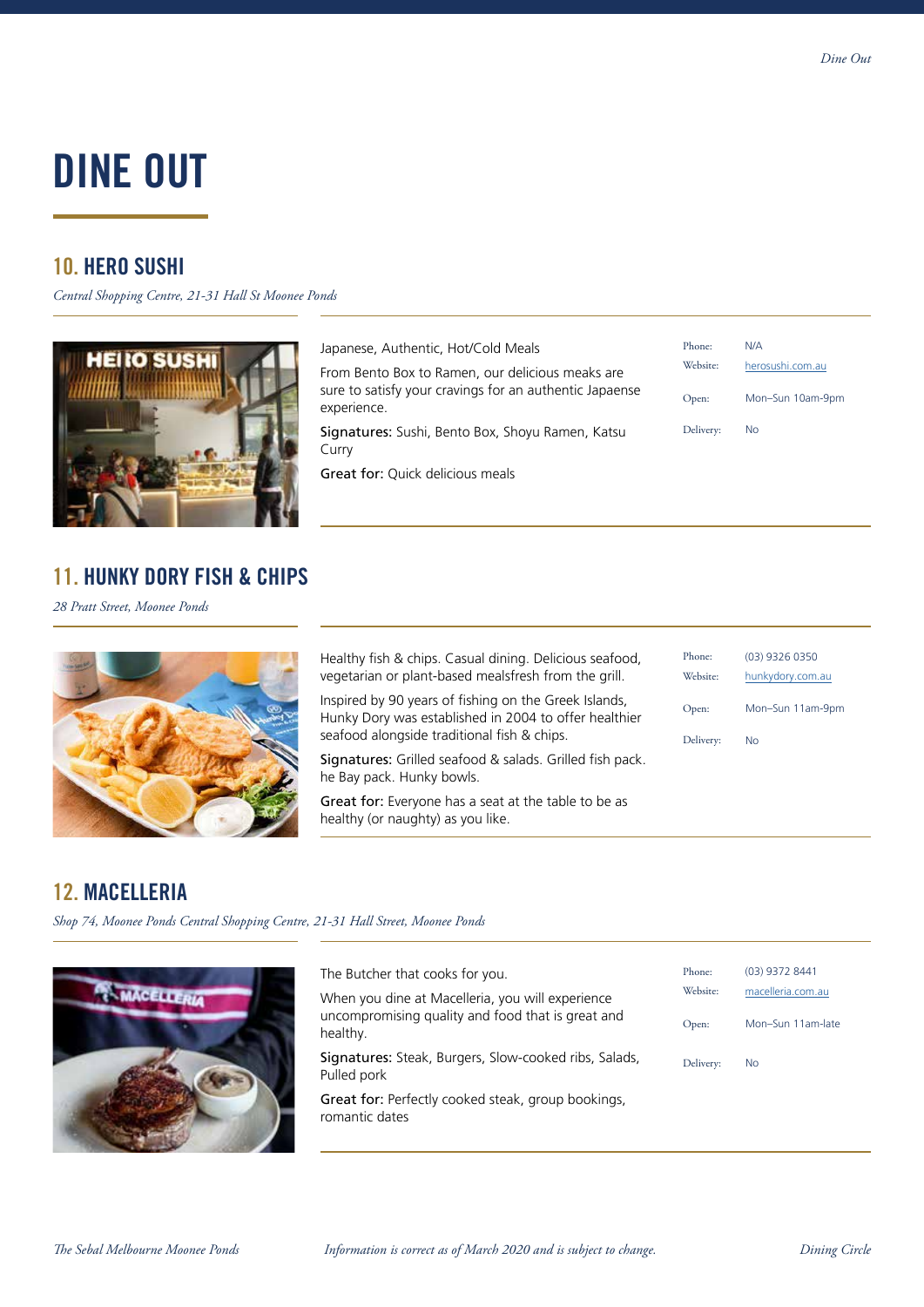### 13. MOONEE VALLEY RACING CLUB

*Gate 1, McPherson St, Moonee Ponds*



### 14. NOT JUST GELATO

*Kmart Mall, 14-16 Hall Street, Moonee Ponds*



Italian gelato/ice-cream, cakes, coffee, smoothies, juices Not only are there over 40 flavours of gelato/ice-creams, but also aromatic barista made coffee to accompany a selection of indulgent cakes.

Signatures: Artisan panna cotta gelato, artisan passionfruit gelato, apple crumble ice-cream, carrot cake, affogato

Great for: Delicious treats, family friendly

| Phone:    | 0416 106 907                       |
|-----------|------------------------------------|
| Website:  | notjustgelato.business.site        |
| Open:     | Mon-Sat 9am-5:30pm<br>Sun 10am-5pm |
| Delivery: | N٥                                 |

### 15. SIR DUKE

*99 Puckle Street, Moonee Ponds*



| All day diner. Best local coffee. Something for everybody.                                                       | Phone:    | (03) 9041 4022                          |
|------------------------------------------------------------------------------------------------------------------|-----------|-----------------------------------------|
| Sir Duke is an all day dining venue offering an                                                                  | Website:  | sirduke.com.au                          |
| exceptional array of local produce, coffee and beverages.<br>We're open from breakfast right through to dionner. | Open:     | Mon-Fri 7:30am-LATE<br>Sat-Sun 8am-LATE |
| Signatures: Coffee, brunch, cocktails, parmas                                                                    | Delivery: | Uber Eats                               |
| <b>Great for:</b> Groups, families, relaxed setting                                                              |           |                                         |
|                                                                                                                  |           |                                         |